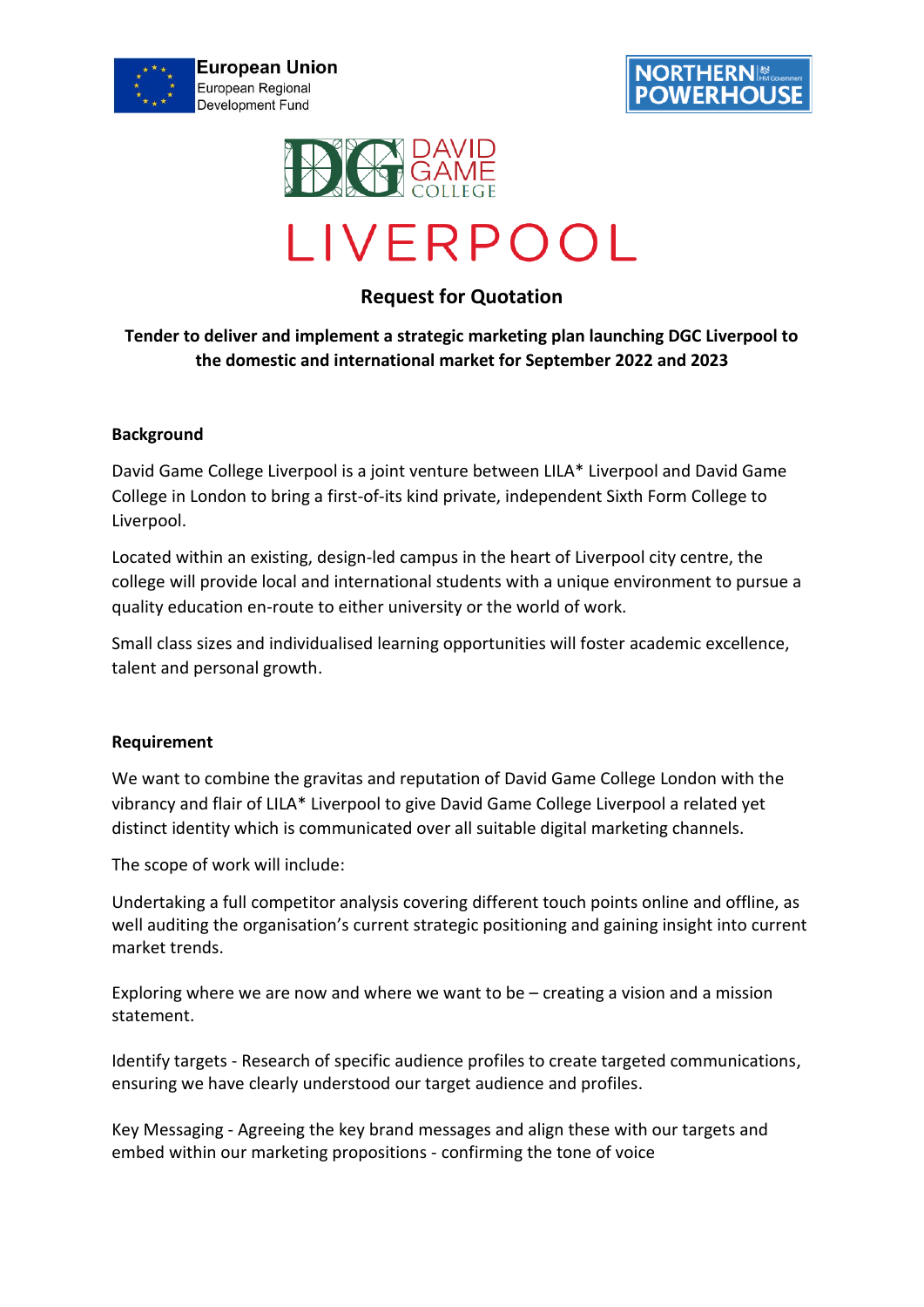



Create a Marketing Action Plan - Ideas generation, including the planning of elements and tools to go into a web map. Development of a 12-month tactical and strategic marketing & engagement plan, focused on brand awareness and lead generation.

Implementation of Marketing Action Plan over 12 months, ensuring that key messages are communicated and target audiences are reached culminating in a lead generation and a sales pipeline.

We are looking for a suitable solution to the challenges that we have set out. We are looking for a leading agency to work with us to ensure the successful launch and subsequent longterm success of the college.

We want potential suppliers to be able to demonstrate understanding and expertise working with business and helping them achieve a strong brand identity and presence.

## **Deliverable Timescale**

Anticipated start late June / early July. All work must be completed by  $31<sup>st</sup>$  May 2023.

#### **Indicative Budget**

Indicative budget of £20,000-£30,000 is available for this project.

#### **Evaluation Criteria**

Quotations will be assessed and scored on the following criteria:

## *Quality/ Technical Merit (50%)*

Supplier must demonstrate they have the technical and professional capability to deliver the requirement.

#### *Delivery Timescale (20%)*

Supplier must demonstrate they can deliver the requirement to timescales above.

## *Cost/Value for money (30%)*

Does supplier offer value for money. This will not necessarily be the cheapest quote.

#### **Scoring Methodology**

| 4 Excellent    | Proposal meets and in some places, exceeds the required standard        |
|----------------|-------------------------------------------------------------------------|
| 3 Good         | Proposal meets required standard                                        |
| 2 Acceptable   | Proposal meets the required standard in most respects, but is lacking   |
|                | or inconsistent in others                                               |
| 1 Poor         | Proposal falls short of expected standard                               |
| 0 Unacceptable | Completely or significantly fails to meet required standard or does not |
|                | provide the relevant answer                                             |

#### **Proposal Format**

Proposals should clearly demonstrate how they meet the requirement set out above.